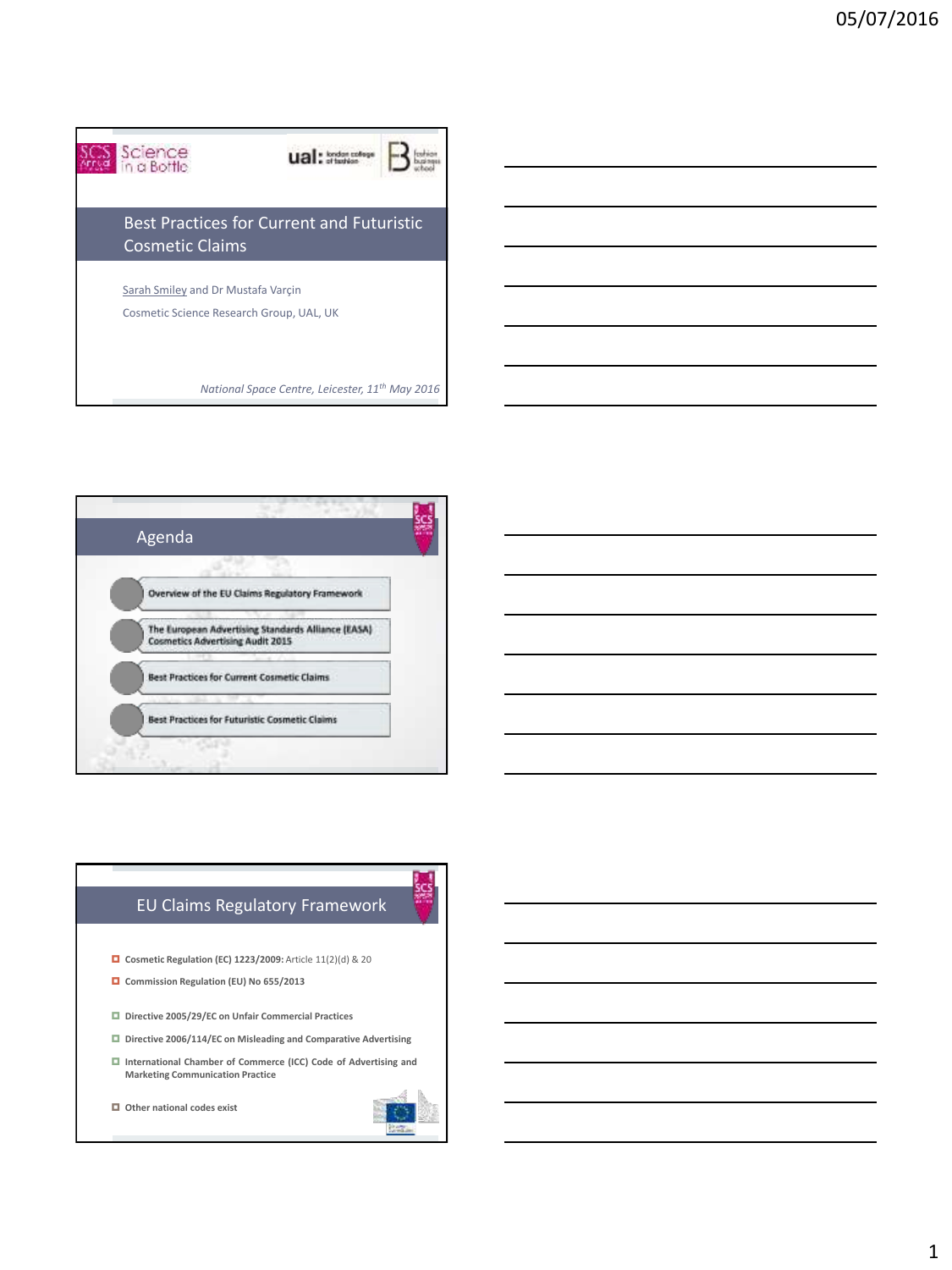

| <u> 1989 - Johann Barn, mars ann an t-Amhain ann an t-Amhain ann an t-Amhain ann an t-Amhain an t-Amhain ann an t-</u> |  |  |
|------------------------------------------------------------------------------------------------------------------------|--|--|
| <u> 1989 - Johann Barn, mars ann an t-Amhain ann an t-Amhain ann an t-Amhain ann an t-Amhain an t-Amhain ann an t-</u> |  |  |
| <u> 1989 - Andrea Barbara, Amerikaansk politiker (d. 1989)</u>                                                         |  |  |
| <u> 1989 - Johann Barn, fransk politik (f. 1989)</u>                                                                   |  |  |
| <u> 1989 - Johann Barn, mars ann an t-Amhain ann an t-Amhain ann an t-Amhain ann an t-Amhain an t-Amhain ann an t-</u> |  |  |
| <u> 1989 - Johann Barn, mars ann an t-Amhain ann an t-Amhain ann an t-Amhain ann an t-Amhain an t-Amhain ann an t-</u> |  |  |
| the contract of the contract of the contract of                                                                        |  |  |

### EASA Cosmetic Advertising Audit 2015

- **Non-profit organisation based in Brussels representing the advertising industry in Europe**
- **Examined compliance with EU claims regulatory framework**
- **Assessed implementation of Cosmetics Europe Charter and Guiding Principles – June 2012**
- **Independent audit by SROs belonging to EASA**
- **6 countries: France, Hungary, Italy, Poland, Sweden, UK**
- **577 television and 1,284 print advertisements**





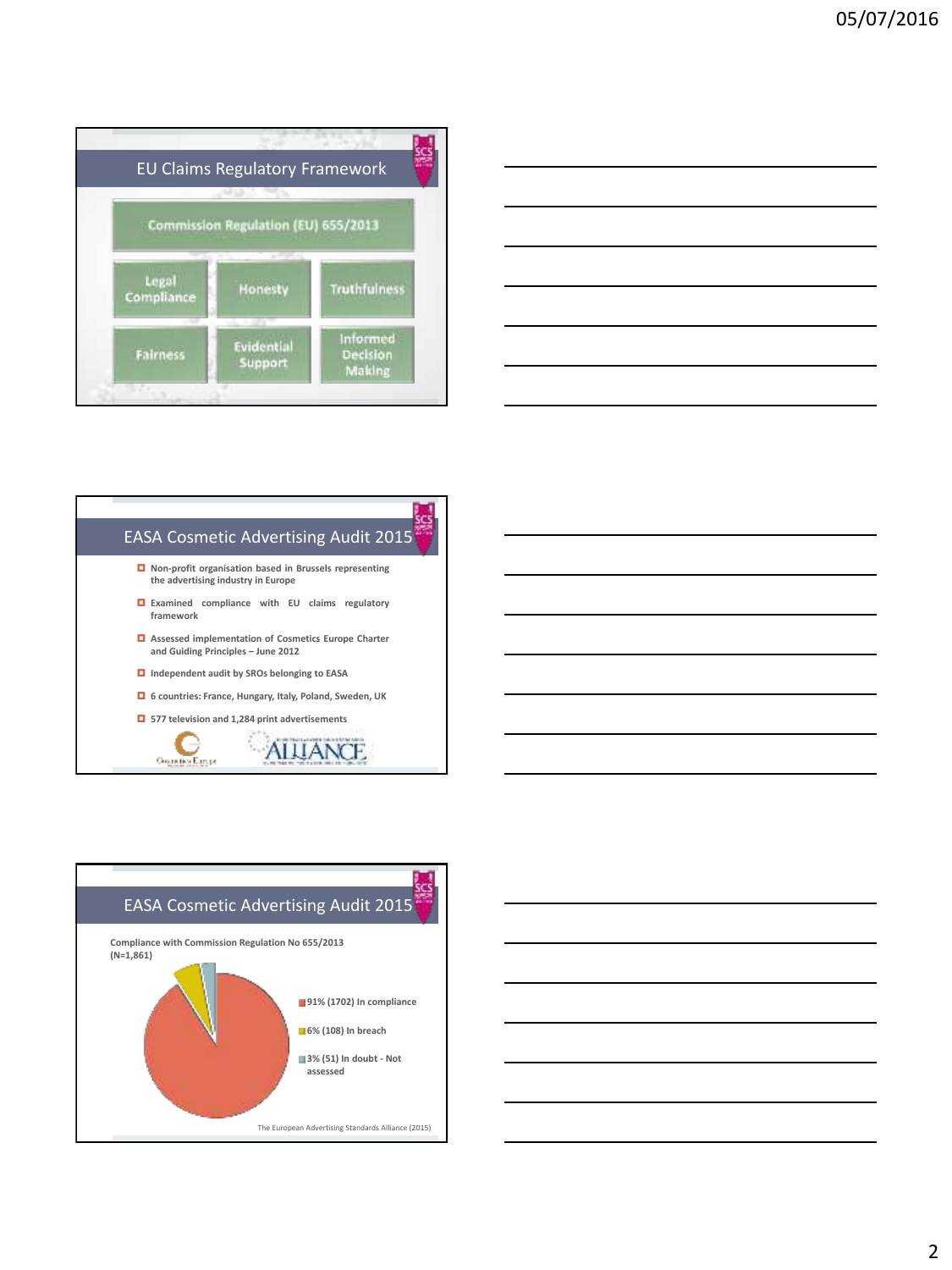









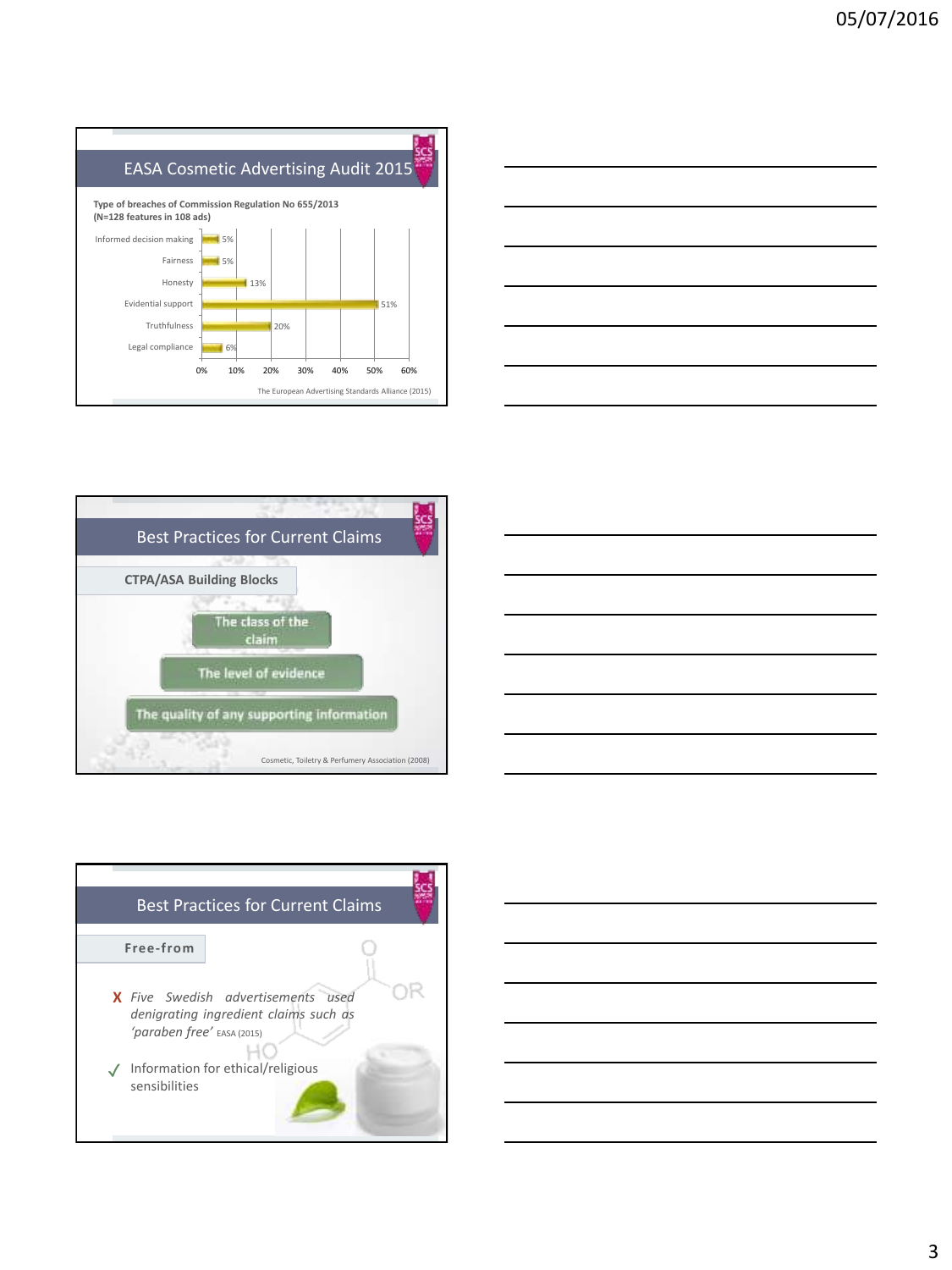# Best Practices for Current Claims

#### **Animal Testing**

*Eight Italian advertisements claimed* **X**



Company philosophy statement ✓ regarding animal testing and Cruelty Free

*as 'not tested on animals'* EASA (2015)



### Best Practices for Current Claims

**Sun Protection**

- *Two Italian advertisements created the* **X** *impression that their sunscreen products could provide complete protection from UV radiation* EASA (2015)
- Simple, clear and standardised ✓ protection and usage claims



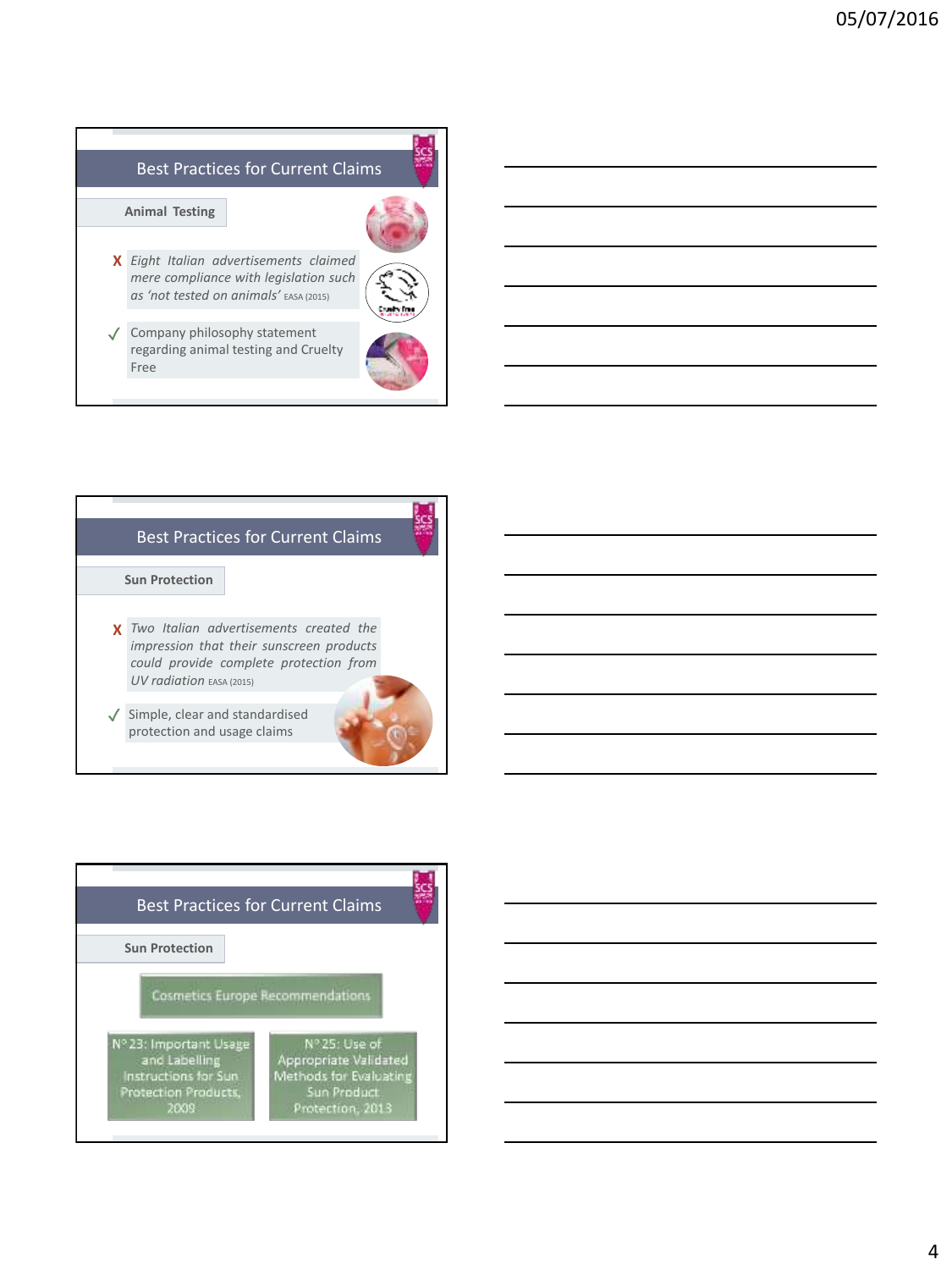